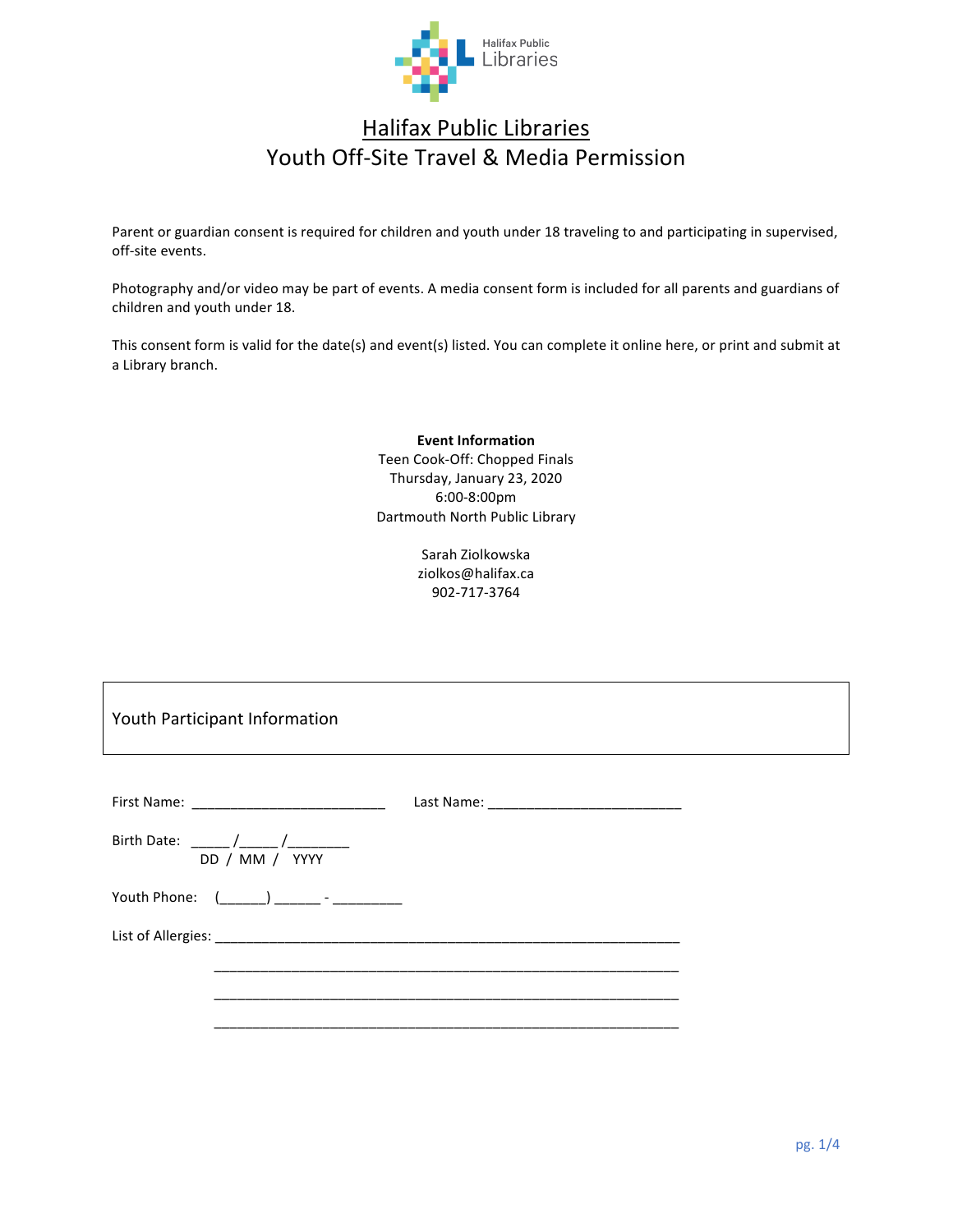

| Parent / Guardian Information                                                   |                                                                                     |                                                                                                        |  |  |  |  |
|---------------------------------------------------------------------------------|-------------------------------------------------------------------------------------|--------------------------------------------------------------------------------------------------------|--|--|--|--|
| Parent / Guardian Phone: (_____) ______- - __________                           |                                                                                     |                                                                                                        |  |  |  |  |
| <b>Emergency Contact Information</b>                                            |                                                                                     |                                                                                                        |  |  |  |  |
| [ ] Emergency Contact information is the same as Parent / Guardian?             |                                                                                     |                                                                                                        |  |  |  |  |
| Emergency Contact Phone: (______) _______- - ____________                       |                                                                                     |                                                                                                        |  |  |  |  |
| <b>Staff Contact Information</b>                                                |                                                                                     |                                                                                                        |  |  |  |  |
| <b>Central Library</b><br>Donna Nicholson<br>nichold@halifax.ca<br>902-830-9807 | <b>Woodlawn Public Library</b><br>Anneka Janes<br>janesa@halifax.ca<br>902-476-9012 | <b>Halifax North Memorial Public Library</b><br>Sarah Ziolkowska<br>ziolkos@halifax.ca<br>902-717-3764 |  |  |  |  |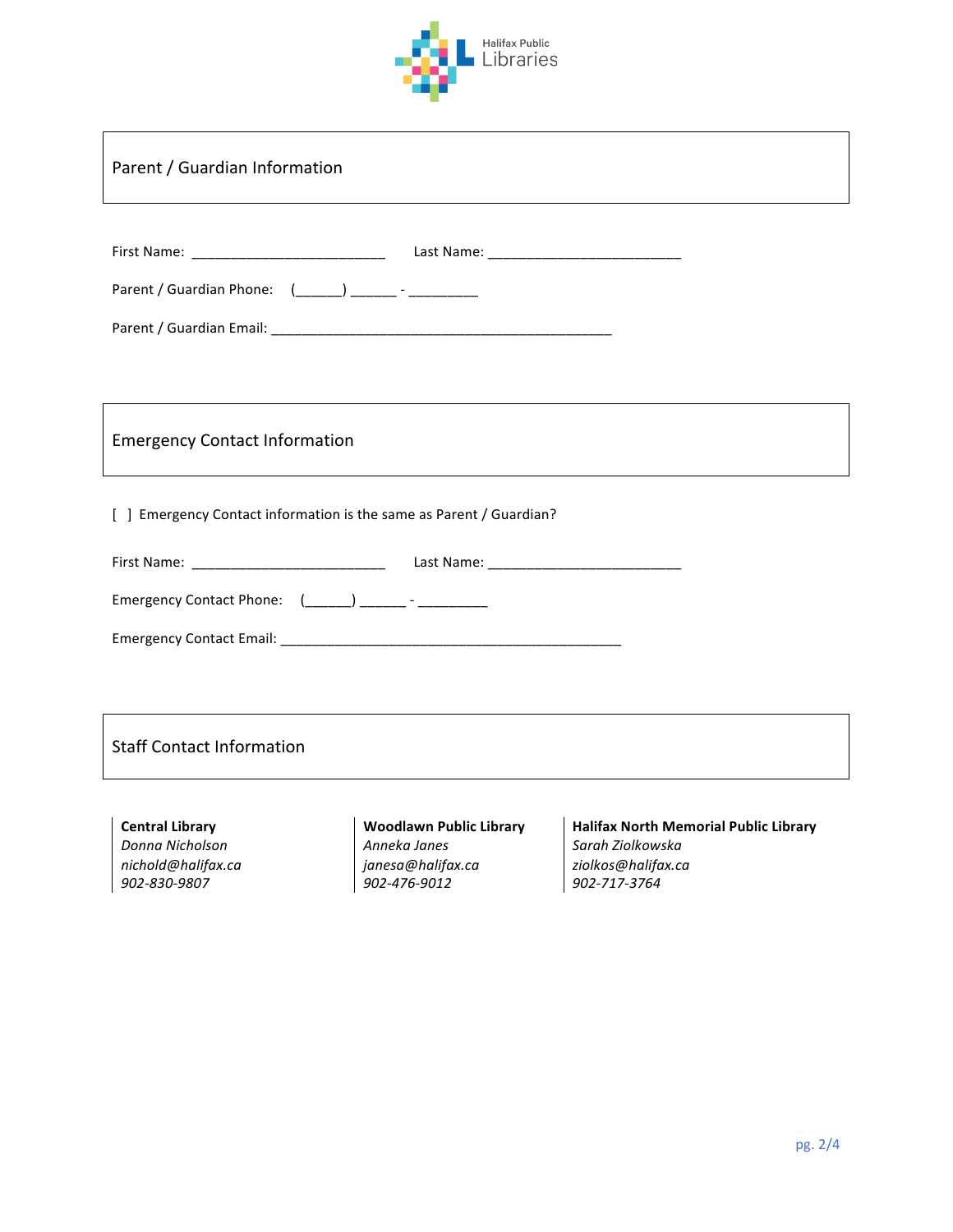

# Travel Consent

I understand that participation in this event requires travel to an off-site location. I give permission for my child to participate in the event, and for Halifax Public Libraries to transport my child as follows:

## **Travel Arrangements to the event venue:** (please check one)

[ ] I give Halifax Public Libraries permission to transport my child to the event from the specified departure location

[ ] My child will get to the event venue independently

#### **Travel Arrangements returning from the event venue:** (please check one)

[  $\Box$  I give Halifax Public Libraries permission to transport my child back to the specified departure location after the event

[ ] My child will return from the event venue independently

## **Departure/Return Location Information**

Approximate Departure Time: 5:00 PM Expected Return Time: 8:30 - 8:45 PM Travel via: Taxi

If you've given Halifax Public Libraries permission to transport your child either to or from the event venue, please indicate the Departure/Return location (select only one):

- [ ] Central Library
- [ ] Woodlawn Public Library
- [ ] Halifax North Memorial Public Library

Pick up arrangements: (if child returning to the above location)

- [ ] After returning, my child will be picked up at the departure/return location
- [ ] After returning, my child will travel home independently

| Parent/Guardian Signature | Date: |                |  |
|---------------------------|-------|----------------|--|
|                           |       | DD / MM / YYYY |  |